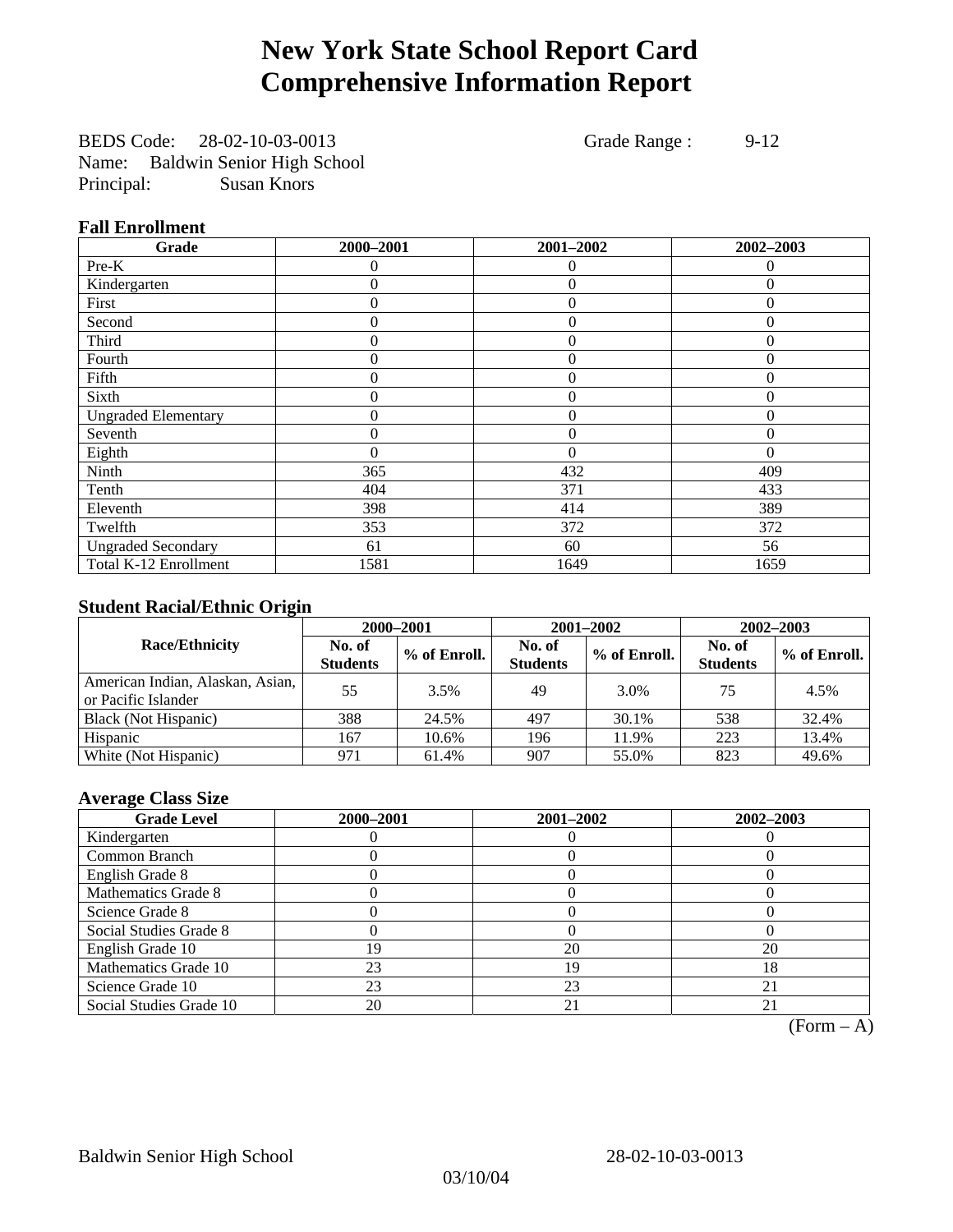#### **District Need to Resource Capacity Category**

| <b>N/RC Category</b> | <b>Description</b>                                                                             |
|----------------------|------------------------------------------------------------------------------------------------|
|                      | This is a school district with low student needs in relation to district<br>resource capacity. |

#### **Similar School Group and Description**

| <b>Similar School Group</b> | <b>Description</b>                                                     |
|-----------------------------|------------------------------------------------------------------------|
|                             | All schools in this group are secondary level schools in school        |
| 54                          | districts with low student needs in relation to district resource      |
|                             | capacity. The schools in this group are in the higher range of student |
|                             | needs for secondary level schools in these districts.                  |

All schools within the same N/RC category are divided into three similar school groups defined by the percentage of students in the school who are eligible for the free-lunch program and/or who are limited English proficient (also known as English language learners).

#### **Student Demographics Used To Determine Similar Schools Group**

|                                   | 2000-2001 |         | $2001 - 2002$ |         | $2002 - 2003$ |         |
|-----------------------------------|-----------|---------|---------------|---------|---------------|---------|
|                                   | Count     | Percent | Count         | Percent | Count         | Percent |
| <b>Limited English Proficient</b> | 41        | 2.6%    | 64            | 3.9%    | 59            | 3.6%    |
| Eligible for Free Lunch           |           | 0.0%    |               | $0.0\%$ |               | $0.0\%$ |

#### **Attendance and Suspension**

|                               | 1999–2000       |         | 2000-2001       |         | $2001 - 2002$   |         |
|-------------------------------|-----------------|---------|-----------------|---------|-----------------|---------|
|                               | No. of          | $%$ of  | No. of          | $%$ of  | No. of          | $%$ of  |
|                               | <b>Students</b> | Enroll. | <b>Students</b> | Enroll. | <b>Students</b> | Enroll. |
| <b>Annual Attendance Rate</b> |                 | 92.8%   |                 | 93.2%   |                 | 93.6%   |
| <b>Student Suspensions</b>    | 165             | 10.4%   | 144             | 9.1%    |                 | 9.2%    |

### **Student Socioeconomic and Stability Indicators (Percent of Enrollment)**

|                          | 2000-2001 | 2001–2002 | 2002-2003 |
|--------------------------|-----------|-----------|-----------|
| <b>Reduced Lunch</b>     | $0.0\%$   | $0.0\%$   | $0.0\%$   |
| <b>Public Assistance</b> | $-10%$    | . - 10%   | $-10%$    |
| <b>Student Stability</b> | 103%      | 98%       | 99%       |

#### **Staff Counts**

| Staff                                 | 2002-2003 |
|---------------------------------------|-----------|
| <b>Total Teachers</b>                 | 131       |
| <b>Total Other Professional Staff</b> | 21        |
| <b>Total Paraprofessionals</b>        | NΑ        |
| Teaching Out of Certification*        |           |
| Teachers with Temporary Licenses      |           |

\*Teaching out of certification more than on an incidental basis. Teachers with temporary licenses are also counted as teaching out of certification.

 $(Form - B)$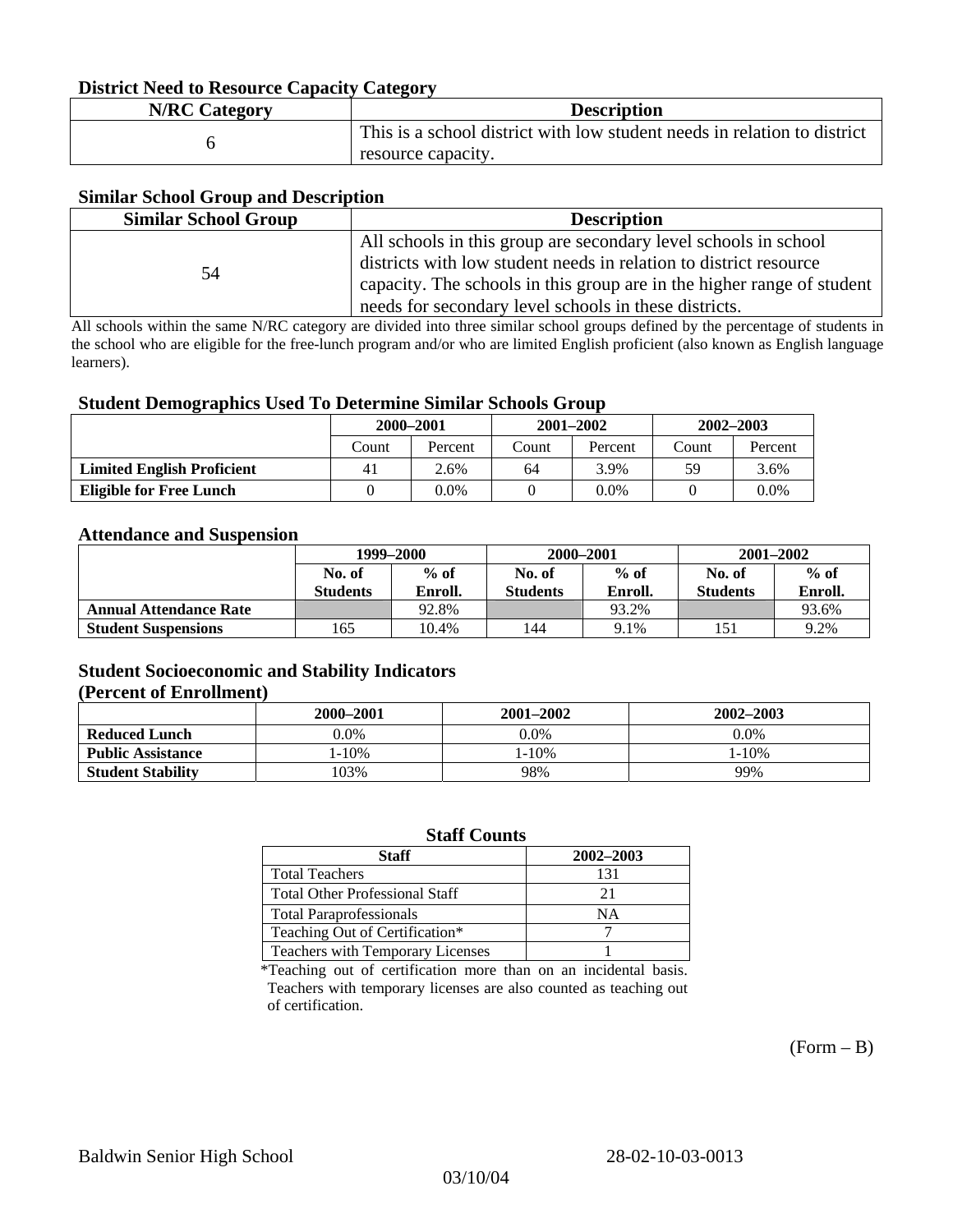# **High School Graduates and Noncompleters**

| ніді эспол этайнакі патінід кеденія вірюшая |                       |                                   |                                                    |                       |                                   |                                                    |                       |                                   |                                                    |
|---------------------------------------------|-----------------------|-----------------------------------|----------------------------------------------------|-----------------------|-----------------------------------|----------------------------------------------------|-----------------------|-----------------------------------|----------------------------------------------------|
|                                             | 2000-2001             |                                   |                                                    |                       | 2001-2002                         |                                                    | 2002-2003             |                                   |                                                    |
|                                             | <b>Total</b><br>Grads | <b>Regents</b><br><b>Diplomas</b> | $\frac{0}{0}$<br><b>Regents</b><br><b>Diplomas</b> | <b>Total</b><br>Grads | <b>Regents</b><br><b>Diplomas</b> | $\frac{6}{6}$<br><b>Regents</b><br><b>Diplomas</b> | <b>Total</b><br>Grads | <b>Regents</b><br><b>Diplomas</b> | $\frac{0}{0}$<br><b>Regents</b><br><b>Diplomas</b> |
| General<br>Education                        | 315                   | 214                               | 68%                                                | 326                   | 238                               | 73%                                                | 337                   | 257                               | 76%                                                |
| Students with<br><b>Disabilities</b>        | 25                    |                                   | 4%                                                 | 20                    | 4                                 | 20%                                                | 34                    | Q                                 | 26%                                                |
| All Students                                | 340                   | 215                               | 63%                                                | 346                   | 242                               | 70%                                                | 371                   | 266                               | 72%                                                |

### **High School Graduates Earning Regents Diplomas\***

\*Only students awarded local diplomas (including local diplomas with Regents endorsements) are counted as high school graduates. Because of a change in data collection procedures during the 2001–2002 school year, diploma counts and percentage of graduates earning Regents diplomas are not necessarily comparable between years. Data for the 2000-2001 school year include January, June and August 2001 graduates; data for the 2001-2002 school year include January and June 2002 graduates; data for the 2002–2003 school year include August 2002 and January and June 2003 graduates.

### **Distribution of 2002–2003 Graduates (All Students)**

|               | To 4-vear<br>College | To 2-vear<br>College | <b>To Other Post-</b><br>Secondary | <b>To the Military</b> | <b>Employment</b> | Other |
|---------------|----------------------|----------------------|------------------------------------|------------------------|-------------------|-------|
| <b>Number</b> | 245                  | <b>QQ</b>            |                                    |                        |                   |       |
| Percent       | 66%                  | 27%                  | 1%                                 | 1%                     | 2%                | 3%    |

### **Number of High School Completers with Disabilities in 2002–2003**

| Graduates*<br>(a) | <b>Regents</b><br><b>Diplomas</b><br>b) | <b>IEP Diplomas</b><br>or Certificates<br>'c) | All 2002-2003<br><b>Completers</b><br>(a+c) |
|-------------------|-----------------------------------------|-----------------------------------------------|---------------------------------------------|
|                   |                                         |                                               |                                             |

\*Local Diplomas (including local diplomas with Regents endorsements)

#### **High School Noncompletion Rates**

| . .                 |                            | 2000-2001       |         | 2001-2002       |         | 2002-2003       |         |
|---------------------|----------------------------|-----------------|---------|-----------------|---------|-----------------|---------|
|                     |                            | No. of          | $%$ of  | No. of          | $%$ of  | No. of          | $%$ of  |
|                     |                            | <b>Students</b> | Enroll. | <b>Students</b> | Enroll. | <b>Students</b> | Enroll. |
| <b>General-</b>     | Dropped Out                |                 |         | 37              |         | 51              |         |
| <b>Education</b>    | Entered GED Program*       |                 |         |                 |         | $\theta$        |         |
| <b>Students</b>     | <b>Total Noncompleters</b> |                 |         | 42              |         | 51              |         |
| <b>Students</b>     | Dropped Out                |                 |         | 8               |         | 12              |         |
| with                | Entered GED Program*       |                 |         |                 |         | $\Omega$        |         |
| <b>Disabilities</b> | <b>Total Noncompleters</b> |                 |         | 9               |         | 12              |         |
| All                 | Dropped Out                | 20              | 1.3%    | 45              | 2.7%    | 63              | 3.8%    |
| <b>Students</b>     | Entered GED Program*       | 29              | 1.8%    | 6               | $0.4\%$ | $\Omega$        | $0.0\%$ |
|                     | <b>Total Noncompleters</b> | 49              | 3.1%    | 51              | 3.1%    | 63              | 3.8%    |

\*The number and percentage of students who left K-12, diploma-bound systems and entered an alternative program leading to a high school equivalency diploma.

 $(Form - C)$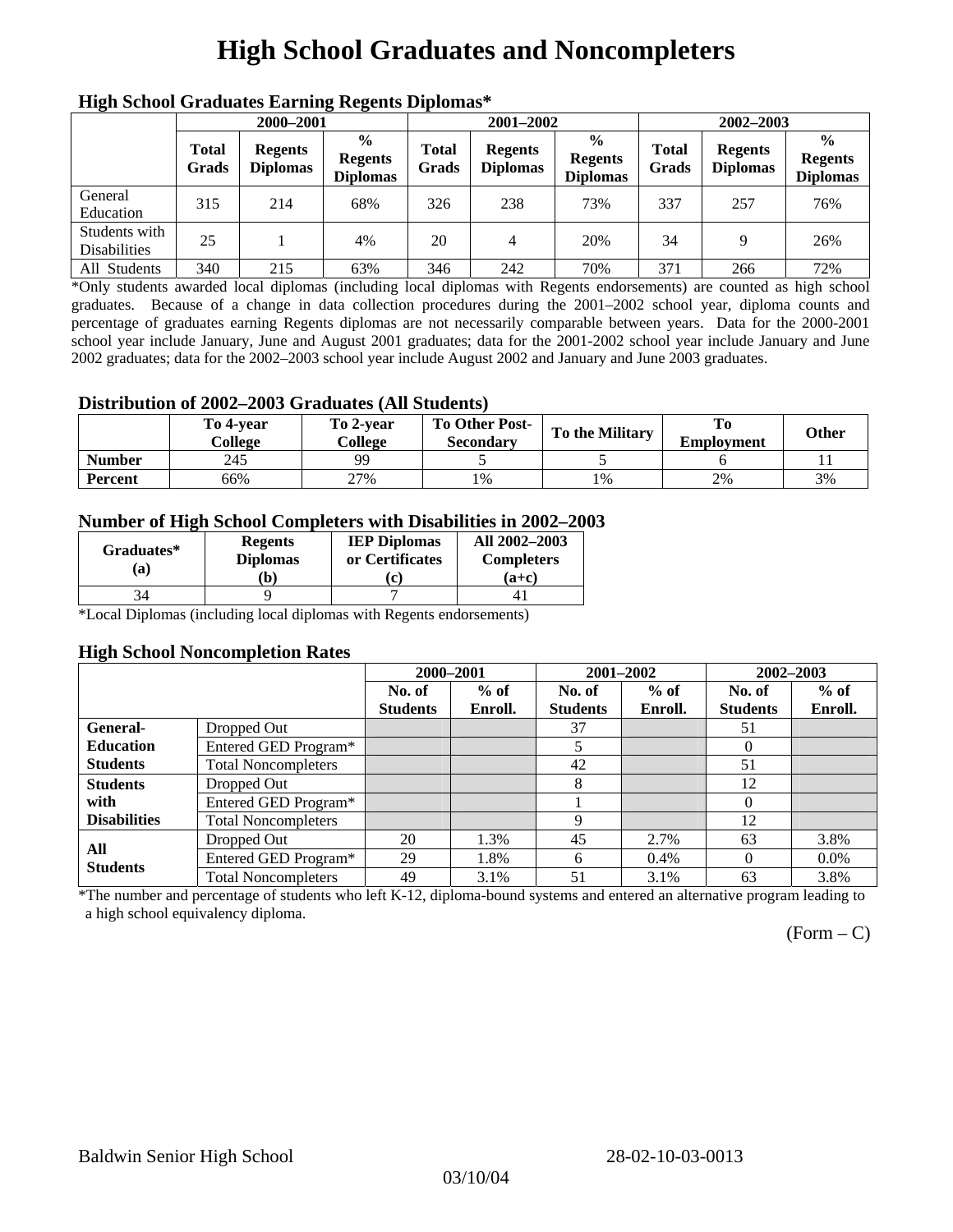## **Career Development and Occupational Studies (CDOS)**

### **Percentage of Students Documenting Self- and Career-Awareness Information and Career Exploration Activities, K–3**

| <b>Grades</b> | 2000-01 | $2001 - 02$ | $2002 - 03$ |
|---------------|---------|-------------|-------------|
| K–1           |         | $0\%$       | $0\%$       |
|               |         | $0\%$       | $0\%$       |

### **Students Developing a Career Plan, 4–12**

| <b>Grades</b> |                                      | $2000 - 01$ | $2001 - 02$ | $2002 - 03$ |
|---------------|--------------------------------------|-------------|-------------|-------------|
|               | Number of General-Education Students |             | $\Omega$    | $\theta$    |
| $4 - 5$       | Number of Students with Disabilities |             | 0           | $\Omega$    |
|               | Number of All Students               |             | $\Omega$    | $\Omega$    |
|               | Percent of Enrollment                |             | $0\%$       | $0\%$       |
|               | Number of General-Education Students |             | 0           | 0           |
| $6 - 8$       | Number of Students with Disabilities |             | $\theta$    | $\Omega$    |
|               | Number of All Students               |             | $\theta$    | $\Omega$    |
|               | Percent of Enrollment                |             | $0\%$       | $0\%$       |
|               | Number of General-Education Students |             | 0           | $\Omega$    |
| $9 - 12$      | Number of Students with Disabilities |             | 0           | $\Omega$    |
|               | Number of All Students               |             | 0           | $\Omega$    |
|               | Percent of Enrollment                |             | $0\%$       | $0\%$       |

## **Second Language Proficiency Examinations**

### **General-Education Students**

| <b>Test</b> | 2000-2001                                                 |     |                   | 2001-2002 | 2002-2003 |     |  |
|-------------|-----------------------------------------------------------|-----|-------------------|-----------|-----------|-----|--|
|             | % Passing<br>% Passing<br><b>No. Tested</b><br>No. Tested |     | <b>No. Tested</b> | % Passing |           |     |  |
| French      |                                                           | 0%  |                   | $0\%$     |           | 0%  |  |
| German      |                                                           | 0%  |                   | 0%        |           | 0%  |  |
| Italian     |                                                           | 0%  |                   | 0%        |           | 0%  |  |
| Latin       |                                                           | 0%  |                   | 0%        |           | 0%  |  |
| Spanish     | 46                                                        | 59% | 103               | 58%       | δŹ        | 70% |  |

### **Students with Disabilities**

| <b>Test</b>                    | 2000-2001 |                         |  | 2001-2002         | 2002-2003 |     |  |
|--------------------------------|-----------|-------------------------|--|-------------------|-----------|-----|--|
| % Passing<br><b>No. Tested</b> |           | % Passing<br>No. Tested |  | <b>No. Tested</b> | % Passing |     |  |
| French                         |           | 0%                      |  | 0%                |           | 0%  |  |
| German                         |           | 0%                      |  | 0%                |           | 0%  |  |
| Italian                        |           | 0%                      |  | 0%                |           | 0%  |  |
| Latin                          |           | 0%                      |  | $0\%$             |           | 0%  |  |
| Spanish                        |           | 20%                     |  | 30%               |           | 60% |  |

 <sup>(</sup>Form-D)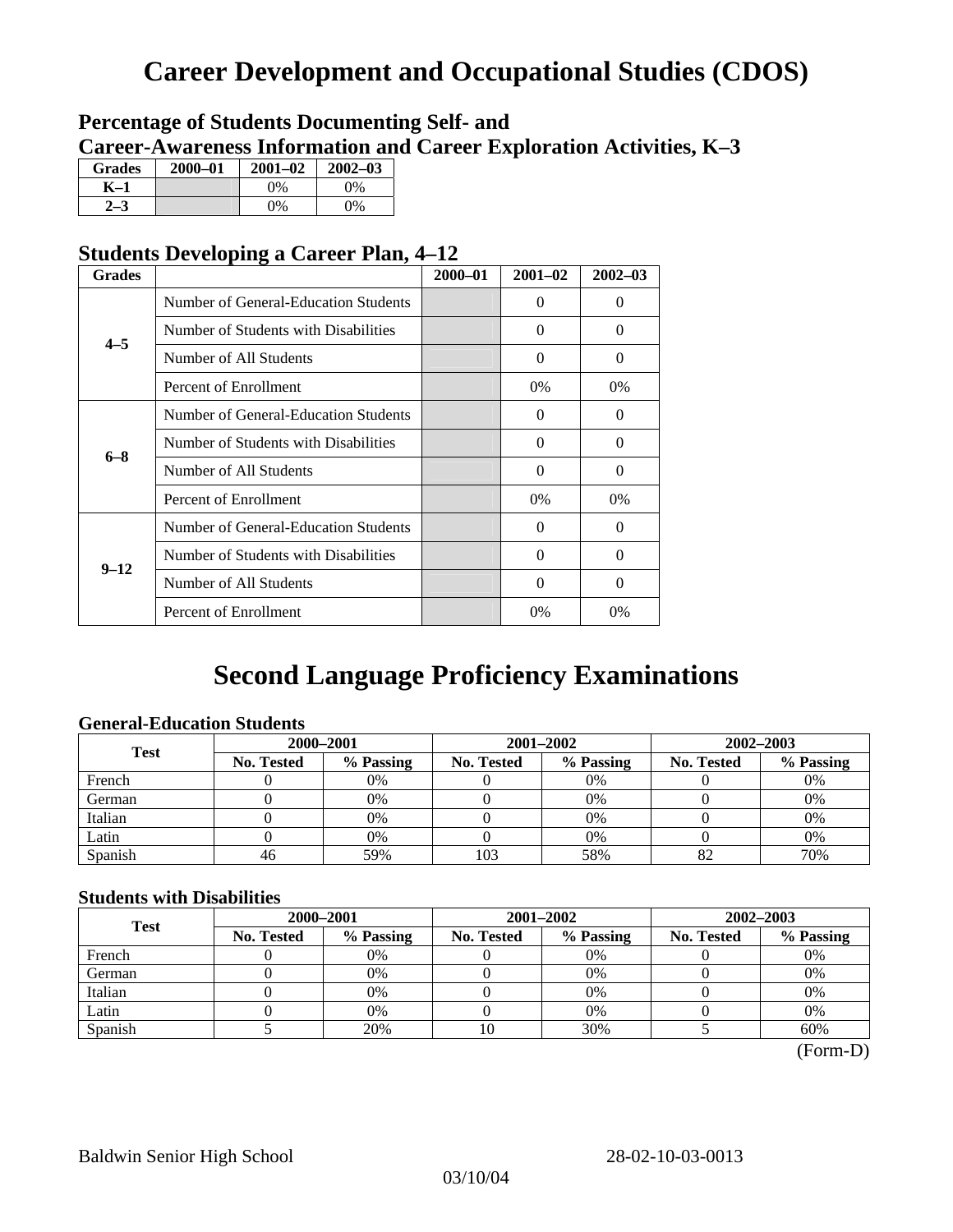# **Regents Competency Tests**

### **General-Education Students**

| <b>Test</b>        |                   | 2000-2001 |            | $2001 - 2002$ | $2002 - 2003$ |           |  |
|--------------------|-------------------|-----------|------------|---------------|---------------|-----------|--|
|                    | <b>No. Tested</b> | % Passing | No. Tested | % Passing     | No. Tested    | % Passing |  |
| <b>Mathematics</b> |                   |           | 67         | 3%            | 212           | 61%       |  |
| Science            |                   | 29%       | 24         | 29%           | 100           | 68%       |  |
| Reading            |                   |           | 14         | $0\%$         | 56            | 43%       |  |
| Writing            |                   | #         | 14         | 0%            |               | 44%       |  |
| Global Studies     |                   | 60%       | 19         | 0%            | 52            | 54%       |  |
| U.S. Hist & Gov't  |                   | 89%       | 19         | 11%           |               | 56%       |  |

#### **Students with Disabilities**

| <b>Test</b>           | 2000-2001         |           |                   | 2001-2002 | 2002-2003         |           |  |
|-----------------------|-------------------|-----------|-------------------|-----------|-------------------|-----------|--|
|                       | <b>No. Tested</b> | % Passing | <b>No. Tested</b> | % Passing | <b>No. Tested</b> | % Passing |  |
| <b>Mathematics</b>    | 52                | 77%       | 28                | 71%       | 28                | 71%       |  |
| Science               | 42                | 57%       | 30                | 40%       | 23                | 52%       |  |
| Reading               | 25                | 92%       | 40                | 80%       | 28                | 79%       |  |
| Writing               | 24                | 96%       | 30                | 97%       | 28                | 79%       |  |
| <b>Global Studies</b> | 27                | 44%       | 37                | 57%       | 45                | 56%       |  |
| U.S. Hist & Gov't     | 20                | 75%       | 20                | 70%       | 20                | 70%       |  |

 $(Form - E)$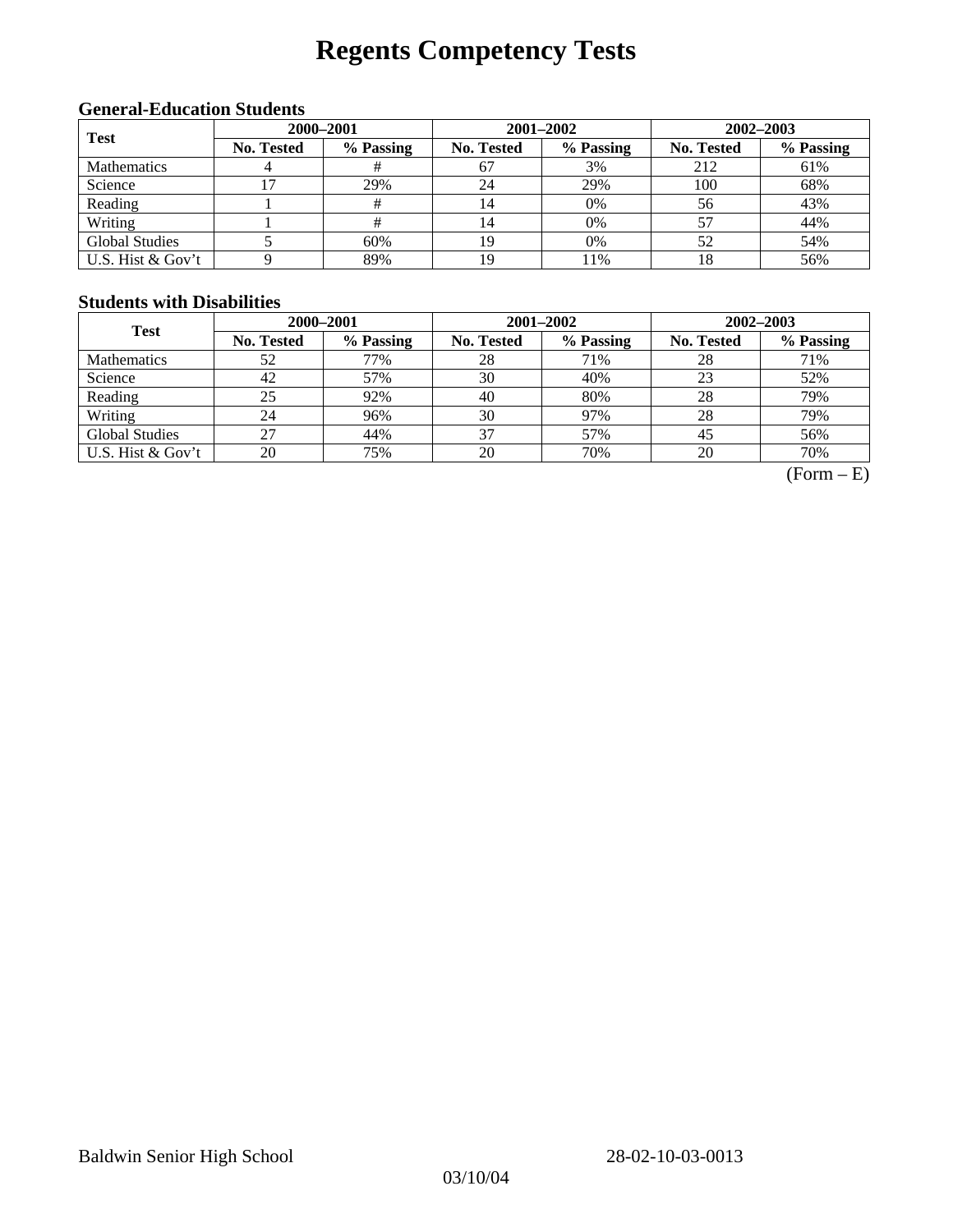|                                                            |                | <b>All Students</b>                          |                  | <b>Students with Disabilities</b> |                  |                  |
|------------------------------------------------------------|----------------|----------------------------------------------|------------------|-----------------------------------|------------------|------------------|
|                                                            | 2001           | 2002                                         | 2003             | 2001                              | 2002             | 2003             |
|                                                            |                | <b>Comprehensive English</b>                 |                  |                                   |                  |                  |
| Number Tested                                              | 382            | 372                                          | 386              | 26                                | 33               | 35               |
| Number Scoring 55-100                                      | 366            | 348                                          | 354              | 17                                | 24               | 23               |
| Number Scoring 65-100                                      | 346            | 327                                          | 333              | 11                                | 18               | 18               |
| Number Scoring 85-100                                      | 164            | 175                                          | 161              | 3                                 | $\overline{4}$   | 3                |
| Percentage of Tested Scoring 55-100                        | 96%            | 94%                                          | 92%              | 65%                               | 73%              | 66%              |
| Percentage of Tested Scoring 65-100                        | 91%            | 88%                                          | 86%              | 42%                               | 55%              | 51%              |
| Percentage of Tested Scoring 85-100                        | 43%            | 47%                                          | 42%              | 12%                               | 12%              | 9%               |
|                                                            |                | <b>Mathematics A</b>                         |                  |                                   |                  |                  |
| Number Tested                                              | 36             | 394                                          | 614              | $\mathfrak s$                     | 24               | 54               |
| Number Scoring 55-100                                      | 3              | 314                                          | 482              | $\overline{0}$                    | 8                | 21               |
| Number Scoring 65-100                                      | 1              | 257                                          | 418              | $\boldsymbol{0}$                  | 6                | 15               |
| Number Scoring 85-100                                      | $\overline{0}$ | 106                                          | 70               | $\mathbf{0}$                      | $\mathbf{1}$     | $\overline{2}$   |
| Percentage of Tested Scoring 55-100                        | 8%             | 80%                                          | 79%              | 0%                                | 33%              | 39%              |
| Percentage of Tested Scoring 65-100                        | 3%             | 65%                                          | 68%              | 0%                                | 25%              | 28%              |
| Percentage of Tested Scoring 85-100                        | 0%             | 27%                                          | 11%              | 0%                                | 4%               | 4%               |
|                                                            |                | Mathematics B (first administered June 2001) |                  |                                   |                  |                  |
| Number Tested                                              | $\theta$       | $\Omega$                                     | $\Omega$         | $\boldsymbol{0}$                  | $\boldsymbol{0}$ | $\boldsymbol{0}$ |
| Number Scoring 55-100                                      | $\overline{0}$ | $\overline{0}$                               | $\overline{0}$   | $\overline{0}$                    | $\overline{0}$   | $\mathbf{0}$     |
| Number Scoring 65-100                                      | $\overline{0}$ | $\mathbf{0}$                                 | $\overline{0}$   | $\mathbf{0}$                      | $\overline{0}$   | $\mathbf{0}$     |
| Number Scoring 85-100                                      | $\overline{0}$ | $\mathbf{0}$                                 | $\overline{0}$   | $\overline{0}$                    | $\overline{0}$   | $\mathbf{0}$     |
| Percentage of Tested Scoring 55-100                        | 0%             | 0%                                           | 0%               | 0%                                | 0%               | 0%               |
| Percentage of Tested Scoring 65-100                        | 0%             | 0%                                           | 0%               | 0%                                | 0%               | 0%               |
| Percentage of Tested Scoring 85-100                        | 0%             | 0%                                           | 0%               | 0%                                | 0%               | 0%               |
|                                                            |                | <b>Global History and Geography</b>          |                  |                                   |                  |                  |
| Number Tested                                              | 398            | 393                                          | 496              | 32                                | 38               | 49               |
| Number Scoring 55-100                                      | 380            | 355                                          | 439              | 29                                | 25               | 26               |
| Number Scoring 65-100                                      | 356            | 324                                          | 415              | 26                                | 16               | 19               |
| Number Scoring 85-100                                      | 152            | 120                                          | 217              | 5                                 | 1                | $\overline{4}$   |
| Percentage of Tested Scoring 55-100                        | 95%            | 90%                                          | 89%              | 91%                               | 66%              | 53%              |
| Percentage of Tested Scoring 65-100                        | 89%            | 82%                                          | 84%              | 81%                               | 42%              | 39%              |
| Percentage of Tested Scoring 85-100                        | 38%            | 31%                                          | 44%              | 16%                               | 3%               | 8%               |
| U.S. History and Government (first administered June 2001) |                |                                              |                  |                                   |                  |                  |
| Number Tested                                              | 362            | 390                                          | 408              | 18                                | 38               | 42               |
| Number Scoring 55-100                                      | 338            | 356                                          | 387              | $\overline{12}$                   | $\overline{25}$  | $\overline{29}$  |
| Number Scoring 65-100                                      | 325            | 331                                          | 362              | $\overline{9}$                    | $\overline{19}$  | $\overline{22}$  |
| Number Scoring 85-100                                      | 153            | 158                                          | $\overline{209}$ | $\overline{3}$                    | $\overline{4}$   | $\overline{4}$   |
| Percentage of Tested Scoring 55-100                        | 93%            | 91%                                          | 95%              | 67%                               | 66%              | 69%              |
| Percentage of Tested Scoring 65-100                        | 90%            | 85%                                          | 89%              | 50%                               | 50%              | 52%              |
| Percentage of Tested Scoring 85-100                        | 42%            | 41%                                          | 51%              | 17%                               | 11%              | 10%              |

 $(Form - F)$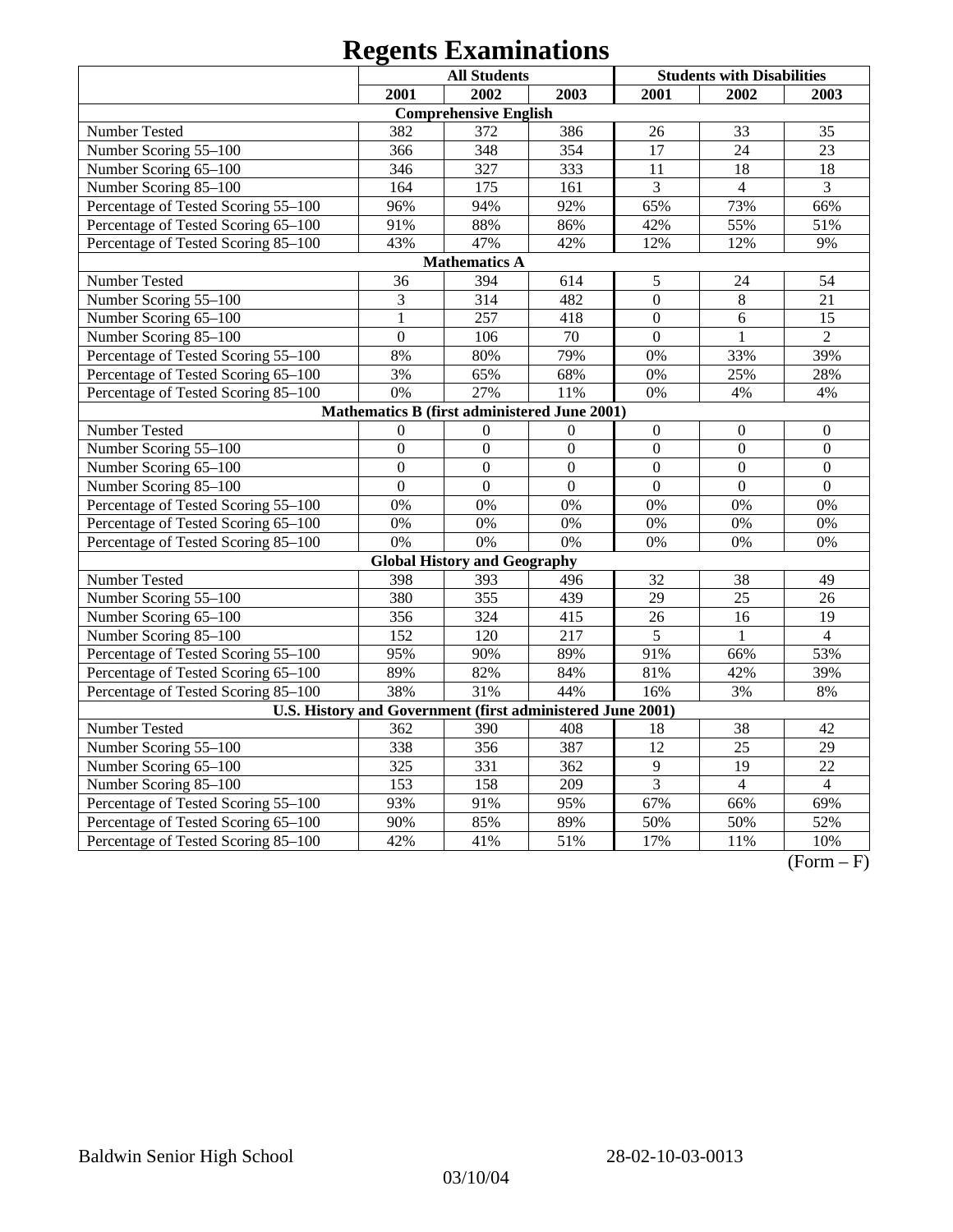|                                                               |      | $\sim$                                                    |      |                |                                   |                |
|---------------------------------------------------------------|------|-----------------------------------------------------------|------|----------------|-----------------------------------|----------------|
|                                                               |      | <b>All Students</b>                                       |      |                | <b>Students with Disabilities</b> |                |
|                                                               | 2001 | 2002                                                      | 2003 | 2001           | 2002                              | 2003           |
|                                                               |      | Living Environment (first administered June 2001)         |      |                |                                   |                |
| Number Tested                                                 | 359  | 371                                                       | 398  | 28             | 34                                | 34             |
| Number Scoring 55-100                                         | 357  | 365                                                       | 383  | 27             | 31                                | 27             |
| Number Scoring 65-100                                         | 342  | 355                                                       | 364  | 20             | 28                                | 24             |
| Number Scoring 85-100                                         | 103  | 149                                                       | 127  | $\overline{2}$ | 3                                 | $\overline{2}$ |
| Percentage of Tested Scoring 55-100                           | 99%  | 98%                                                       | 96%  | 96%            | 91%                               | 79%            |
| Percentage of Tested Scoring 65-100                           | 95%  | 96%                                                       | 91%  | 71%            | 82%                               | 71%            |
| Percentage of Tested Scoring 85-100                           | 29%  | 40%                                                       | 32%  | 7%             | 9%                                | 6%             |
| Physical Setting/Earth Science (first administered June 2001) |      |                                                           |      |                |                                   |                |
| Number Tested                                                 | 271  | 362                                                       | 449  | 4              | 25                                | 13             |
| Number Scoring 55-100                                         | 242  | 331                                                       | 401  | $\#$           | 19                                | $\overline{9}$ |
| Number Scoring 65-100                                         | 216  | 290                                                       | 358  | $\#$           | 15                                | 5              |
| Number Scoring 85-100                                         | 70   | 74                                                        | 139  | $\#$           | 1                                 | 1              |
| Percentage of Tested Scoring 55-100                           | 89%  | 91%                                                       | 89%  | $\#$           | 76%                               | 69%            |
| Percentage of Tested Scoring 65-100                           | 80%  | 80%                                                       | 80%  | $\#$           | 60%                               | 38%            |
| Percentage of Tested Scoring 85-100                           | 26%  | 20%                                                       | 31%  | #              | 4%                                | 8%             |
|                                                               |      | Physical Setting/Chemistry (first administered June 2002) |      |                |                                   |                |
| Number Tested                                                 |      | 288                                                       | 336  |                | 12                                | 13             |
| Number Scoring 55-100                                         |      | 268                                                       | 315  |                | 10                                | 12             |
| Number Scoring 65-100                                         |      | 214                                                       | 254  |                | 5                                 | 8              |
| Number Scoring 85-100                                         |      | 35                                                        | 57   |                | $\mathbf{1}$                      | $\mathbf{1}$   |
| Percentage of Tested Scoring 55-100                           |      | 93%                                                       | 94%  |                | 83%                               | 92%            |
| Percentage of Tested Scoring 65-100                           |      | 74%                                                       | 76%  |                | 42%                               | 62%            |
| Percentage of Tested Scoring 85-100                           |      | 12%                                                       | 17%  |                | 8%                                | 8%             |
|                                                               |      | Physical Setting/Physics (first administered June 2002)*  |      |                |                                   |                |
| Number Tested                                                 |      |                                                           |      |                |                                   |                |
| Number Scoring 55-100                                         |      |                                                           |      |                |                                   |                |
| Number Scoring 65-100                                         |      |                                                           |      |                |                                   |                |
| Number Scoring 85-100                                         |      |                                                           |      |                |                                   |                |
| Percentage of Tested Scoring 55-100                           |      |                                                           |      |                |                                   |                |
| Percentage of Tested Scoring 65-100                           |      |                                                           |      |                |                                   |                |
| Percentage of Tested Scoring 85-100                           |      |                                                           |      |                |                                   |                |

\* Physical Setting/Physics results are not included in the report card because the Department is issuing a new conversion chart for this assessment. Data currently available to the Department are based on the original conversion chart for the assessment.

 $(Form - G)$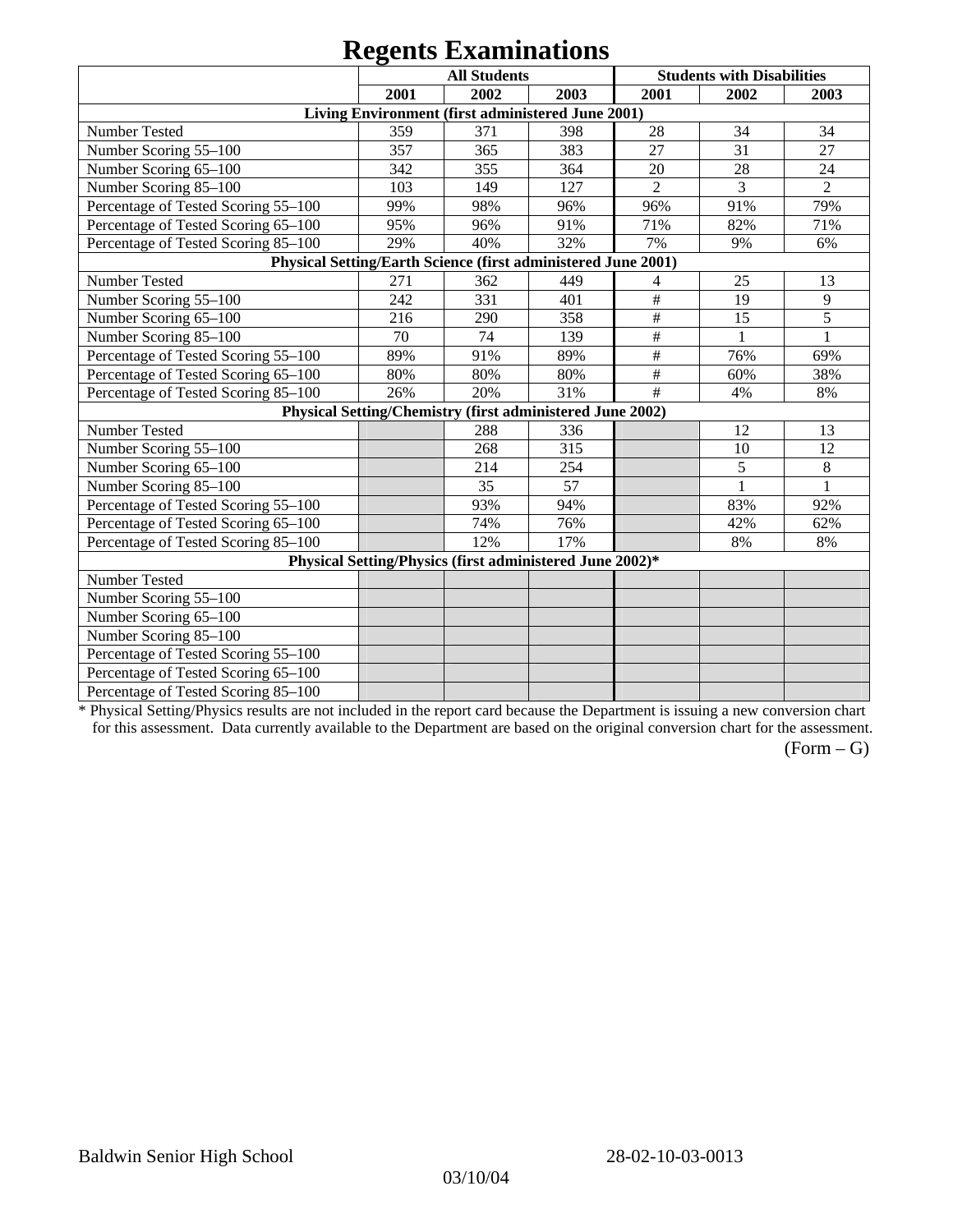|                                     |                  | <b>All Students</b>          |                  | <b>Students with Disabilities</b> |                  |                    |
|-------------------------------------|------------------|------------------------------|------------------|-----------------------------------|------------------|--------------------|
|                                     | 2001             | 2002                         | 2003             | 2001                              | 2002             | 2003               |
|                                     |                  | <b>Comprehensive French</b>  |                  |                                   |                  |                    |
| Number Tested                       | 49               | 81                           | 83               | $\overline{c}$                    | 1                | 4                  |
| Number Scoring 55-100               | 47               | 75                           | 80               | $\overline{\#}$                   | $\#$             | $\#$               |
| Number Scoring 65-100               | 46               | 68                           | 76               | $\overline{\#}$                   | $\overline{\#}$  | $\#$               |
| Number Scoring 85-100               | 21               | 26                           | 52               | $\overline{\#}$                   | $\#$             | $\#$               |
| Percentage of Tested Scoring 55-100 | 96%              | 93%                          | 96%              | $\overline{\overline{H}}$         | $\overline{\#}$  | $\#$               |
| Percentage of Tested Scoring 65-100 | 94%              | 84%                          | 92%              | $\overline{\#}$                   | $\overline{\#}$  | $\#$               |
| Percentage of Tested Scoring 85-100 | 43%              | 32%                          | 63%              | $\overline{\#}$                   | $\overline{\#}$  | $\overline{\#}$    |
|                                     |                  | <b>Comprehensive Italian</b> |                  |                                   |                  |                    |
| Number Tested                       | 23               | 36                           | 15               | $\boldsymbol{0}$                  | $\boldsymbol{0}$ | 1                  |
| Number Scoring 55-100               | 23               | 35                           | 15               | $\mathbf{0}$                      | $\mathbf{0}$     | $\#$               |
| Number Scoring 65-100               | 23               | 35                           | 15               | $\mathbf{0}$                      | $\boldsymbol{0}$ | $\#$               |
| Number Scoring 85-100               | 21               | 29                           | 12               | $\mathbf{0}$                      | $\boldsymbol{0}$ | $\#$               |
| Percentage of Tested Scoring 55-100 | 100%             | 97%                          | 100%             | $0\%$                             | 0%               | $\#$               |
| Percentage of Tested Scoring 65-100 | 100%             | 97%                          | 100%             | $0\%$                             | 0%               | $\#$               |
| Percentage of Tested Scoring 85-100 | 91%              | 81%                          | 80%              | $0\%$                             | 0%               | $\#$               |
|                                     |                  | <b>Comprehensive German</b>  |                  |                                   |                  |                    |
| Number Tested                       | $\theta$         | 2                            | $\boldsymbol{0}$ | $\boldsymbol{0}$                  | $\boldsymbol{0}$ | $\boldsymbol{0}$   |
| Number Scoring 55-100               | $\mathbf{0}$     | $\#$                         | $\boldsymbol{0}$ | $\mathbf{0}$                      | $\mathbf{0}$     | $\mathbf{0}$       |
| Number Scoring 65-100               | $\overline{0}$   | $\overline{\#}$              | $\overline{0}$   | $\mathbf{0}$                      | $\mathbf{0}$     | $\mathbf{0}$       |
| Number Scoring 85-100               | $\boldsymbol{0}$ | $\#$                         | $\mathbf{0}$     | $\mathbf{0}$                      | $\boldsymbol{0}$ | $\boldsymbol{0}$   |
| Percentage of Tested Scoring 55-100 | 0%               | $\#$                         | 0%               | 0%                                | $0\%$            | 0%                 |
| Percentage of Tested Scoring 65-100 | 0%               | $\#$                         | $0\%$            | 0%                                | $0\%$            | 0%                 |
| Percentage of Tested Scoring 85-100 | 0%               | $\#$                         | 0%               | 0%                                | 0%               | 0%                 |
|                                     |                  | <b>Comprehensive Hebrew</b>  |                  |                                   |                  |                    |
| Number Tested                       | $\mathbf{0}$     | $\mathbf{0}$                 | $\boldsymbol{0}$ | $\boldsymbol{0}$                  | $\boldsymbol{0}$ | $\boldsymbol{0}$   |
| Number Scoring 55-100               | $\overline{0}$   | $\boldsymbol{0}$             | $\boldsymbol{0}$ | $\mathbf{0}$                      | $\overline{0}$   | $\mathbf{0}$       |
| Number Scoring 65-100               | $\overline{0}$   | $\overline{0}$               | $\overline{0}$   | $\mathbf{0}$                      | $\mathbf{0}$     | $\mathbf{0}$       |
| Number Scoring 85-100               | $\overline{0}$   | $\mathbf{0}$                 | $\mathbf{0}$     | $\mathbf{0}$                      | $\boldsymbol{0}$ | $\boldsymbol{0}$   |
| Percentage of Tested Scoring 55-100 | $0\%$            | 0%                           | 0%               | 0%                                | 0%               | 0%                 |
| Percentage of Tested Scoring 65-100 | $0\%$            | 0%                           | $0\%$            | 0%                                | $0\%$            | 0%                 |
| Percentage of Tested Scoring 85-100 | 0%               | 0%                           | 0%               | 0%                                | $0\%$            | 0%                 |
|                                     |                  | <b>Comprehensive Spanish</b> |                  |                                   |                  |                    |
| Number Tested                       | 218              | 343                          | 275              | 6                                 | 11               | 7                  |
| Number Scoring 55-100               | 212              | 328                          | 264              | $\overline{4}$                    | 10               | $\overline{7}$     |
| Number Scoring 65-100               | 212              | 318                          | 256              | $\overline{4}$                    | $\overline{9}$   | $\overline{6}$     |
| Number Scoring 85-100               | 150              | 221                          | 172              |                                   | $\overline{5}$   |                    |
| Percentage of Tested Scoring 55-100 | 97%              | 96%                          | 96%              | 67%                               | 91%              | 100%               |
| Percentage of Tested Scoring 65-100 | 97%              | 93%                          | 93%              | 67%                               | 82%              | 86%                |
| Percentage of Tested Scoring 85-100 | 69%              | 64%                          | 63%              | 17%                               | 45%              | 14%                |
|                                     |                  | <b>Comprehensive Latin</b>   |                  |                                   |                  |                    |
| Number Tested                       | $\mathbf{0}$     | $\overline{0}$               | $\boldsymbol{0}$ | $\boldsymbol{0}$                  | $\boldsymbol{0}$ | $\boldsymbol{0}$   |
| Number Scoring 55-100               | $\boldsymbol{0}$ | $\boldsymbol{0}$             | $\boldsymbol{0}$ | $\boldsymbol{0}$                  | $\boldsymbol{0}$ | $\boldsymbol{0}$   |
| Number Scoring 65-100               | $\boldsymbol{0}$ | $\boldsymbol{0}$             | $\boldsymbol{0}$ | $\boldsymbol{0}$                  | $\boldsymbol{0}$ | $\boldsymbol{0}$   |
| Number Scoring 85-100               | $\mathbf{0}$     | $\boldsymbol{0}$             | $\boldsymbol{0}$ | $\boldsymbol{0}$                  | $\boldsymbol{0}$ | $\boldsymbol{0}$   |
| Percentage of Tested Scoring 55-100 | $0\%$            | 0%                           | 0%               | 0%                                | 0%               | 0%                 |
| Percentage of Tested Scoring 65-100 | $0\%$            | 0%                           | 0%               | 0%                                | 0%               | 0%                 |
| Percentage of Tested Scoring 85-100 | $0\%$            | $0\%$                        | $0\%$            | 0%                                | 0%               | 0%<br>$\mathbf{T}$ |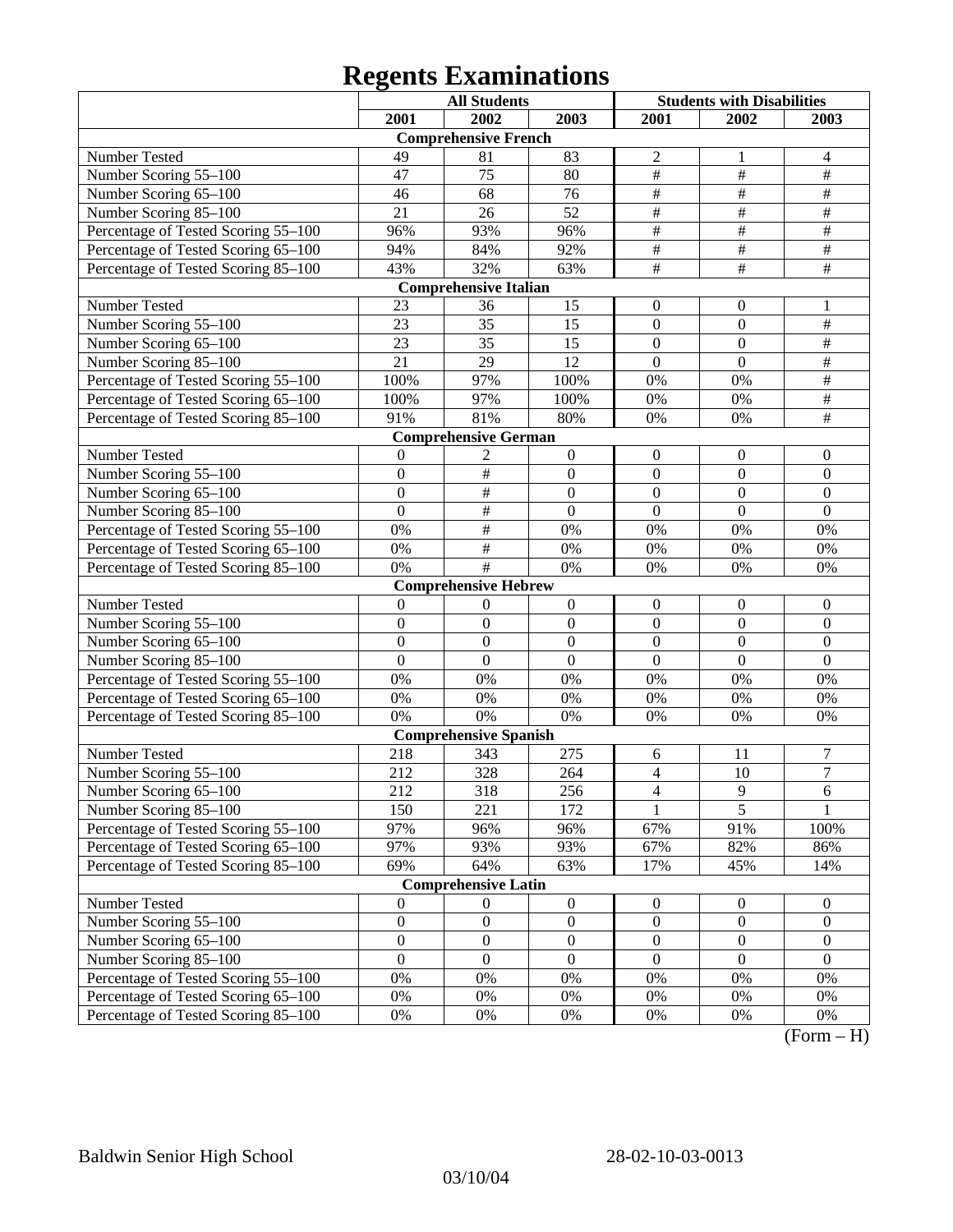|                                                                    | <b>All Students</b> |                                           |          |      | <b>Students with Disabilities</b> |          |
|--------------------------------------------------------------------|---------------------|-------------------------------------------|----------|------|-----------------------------------|----------|
|                                                                    | 2001                | 2002                                      | 2003     | 2001 | 2002                              | 2003     |
| Sequential Mathematics, Course II (last administered January 2003) |                     |                                           |          |      |                                   |          |
| <b>Number Tested</b>                                               | 351                 | 61                                        | 43       | 17   | 3                                 | 7        |
| Number Scoring 55-100                                              | 297                 | 39                                        | 18       | 10   | $\#$                              | 4        |
| Number Scoring 65-100                                              | 264                 | 30                                        | 13       | 9    | #                                 | 2        |
| Number Scoring 85-100                                              | 111                 | 6                                         | $\Omega$ | 3    | #                                 | $\theta$ |
| Percentage of Tested Scoring 55-100                                | 85%                 | 64%                                       | 42%      | 59%  | #                                 | 57%      |
| Percentage of Tested Scoring 65-100                                | 75%                 | 49%                                       | 30%      | 53%  | #                                 | 29%      |
| Percentage of Tested Scoring 85-100                                | 32%                 | 10%                                       | $0\%$    | 18%  | #                                 | $0\%$    |
|                                                                    |                     | <b>Sequential Mathematics, Course III</b> |          |      |                                   |          |
| <b>Number Tested</b>                                               | 262                 | 276                                       | 266      | 4    | 9                                 | 4        |
| Number Scoring 55-100                                              | 239                 | 228                                       | 208      | #    | $\mathcal{I}$                     | #        |
| Number Scoring 65-100                                              | 219                 | 208                                       | 171      | #    | $\mathcal{I}$                     | #        |
| Number Scoring 85-100                                              | 108                 | 86                                        | 71       | #    | $\mathfrak{D}$                    | #        |
| Percentage of Tested Scoring 55-100                                | 91%                 | 83%                                       | 78%      | #    | 78%                               | #        |
| Percentage of Tested Scoring 65-100                                | 84%                 | 75%                                       | 64%      | #    | 78%                               | #        |
| Percentage of Tested Scoring 85-100                                | 41%                 | 31%                                       | 27%      | #    | 22%                               | #        |

 $\overline{(Form-I)}$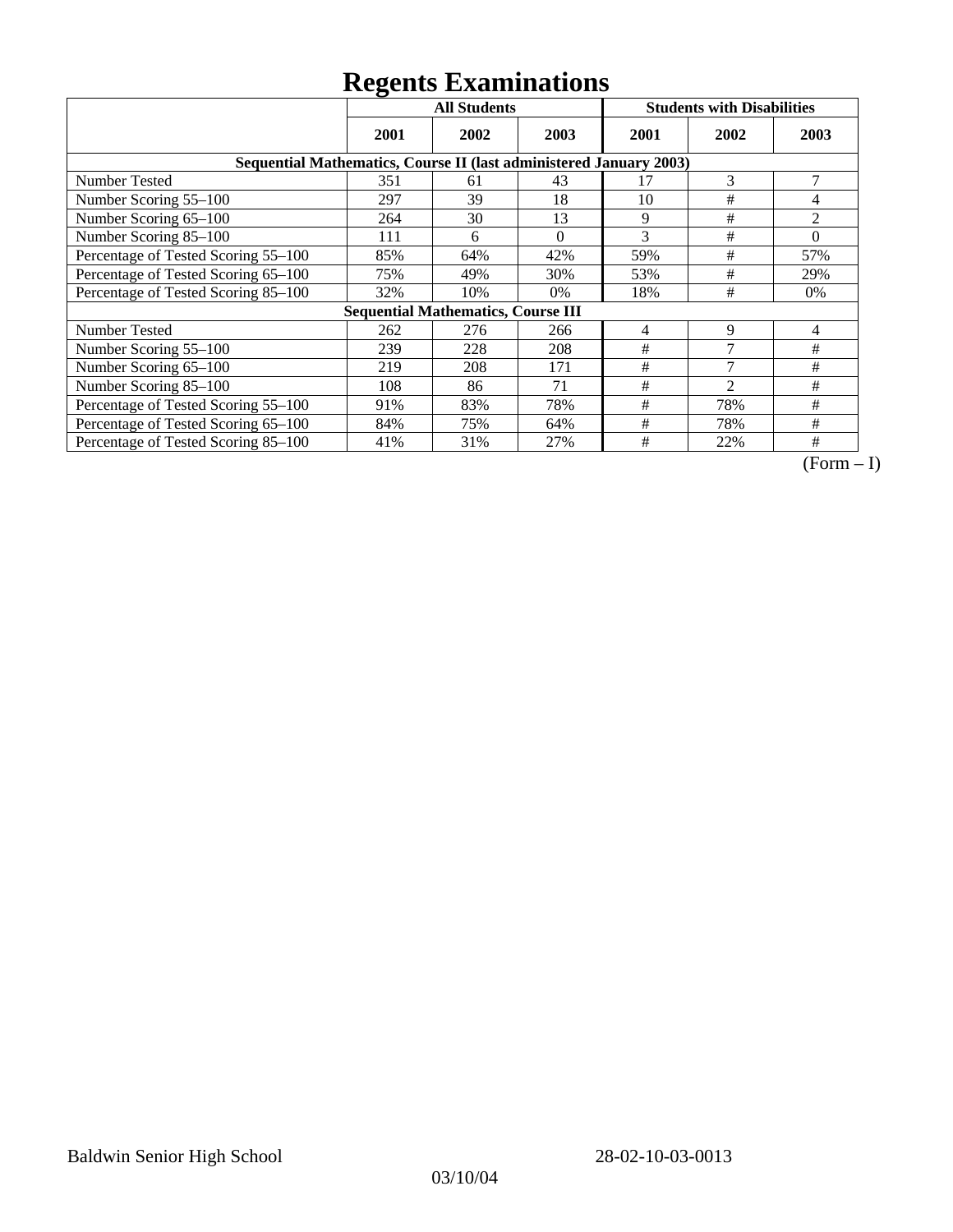### **Introduction to Occupations Examination**

|                                   | 2000-2001         |           | 2001-2002         |           | 2002-2003         |           |  |
|-----------------------------------|-------------------|-----------|-------------------|-----------|-------------------|-----------|--|
|                                   | <b>No. Tested</b> | % Passing | <b>No. Tested</b> | % Passing | <b>No. Tested</b> | % Passing |  |
| <b>General-Education Students</b> | 68                | 100%      | 94                | 90%       | 10                | 70%       |  |
| <b>Students with Disabilities</b> | 29                | 93%       |                   | 80%       |                   | #         |  |

On school reports, 2000–2001 and 2001–2002 data are for all students with disabilities enrolled in the school. District reports contain data for all students with disabilities enrolled in the district for the 2000–2001, 2001–2002, and 2002–2003 school years.

### **Elementary-Level Social Studies**

|                 |                                   | <b>Number</b><br><b>Tested</b> | $%$ at<br>Level 1 | $%$ at<br>$%$ at<br>Level 3<br>Level 2 |    | $%$ at<br>Level 4 |
|-----------------|-----------------------------------|--------------------------------|-------------------|----------------------------------------|----|-------------------|
| <b>Nov 2002</b> | <b>General-Education Students</b> |                                | 0%                | 0%                                     | 0% | 0%                |
|                 | <b>Students with Disabilities</b> |                                | 0%                | 0%                                     | 0% | $0\%$             |
|                 | All Students                      |                                | 0%                | 0%                                     | 0% | $0\%$             |

### **Middle-Level Social Studies**

|                  |                                   | <b>Number</b><br>Tested | $%$ at<br>evel 1. | $%$ at<br>Level 2 | $%$ at<br>Level 3 | $%$ at<br>Level 4 |
|------------------|-----------------------------------|-------------------------|-------------------|-------------------|-------------------|-------------------|
| <b>June 2003</b> | <b>General-Education Students</b> |                         | 0%                | 0%                | $0\%$             | 0%                |
|                  | <b>Students with Disabilities</b> |                         | 0%                | 0%                | 0%                | 0%                |
|                  | All Students                      |                         | 0%                | 0%                | 0%                | 0%                |

 $(Form - J)$